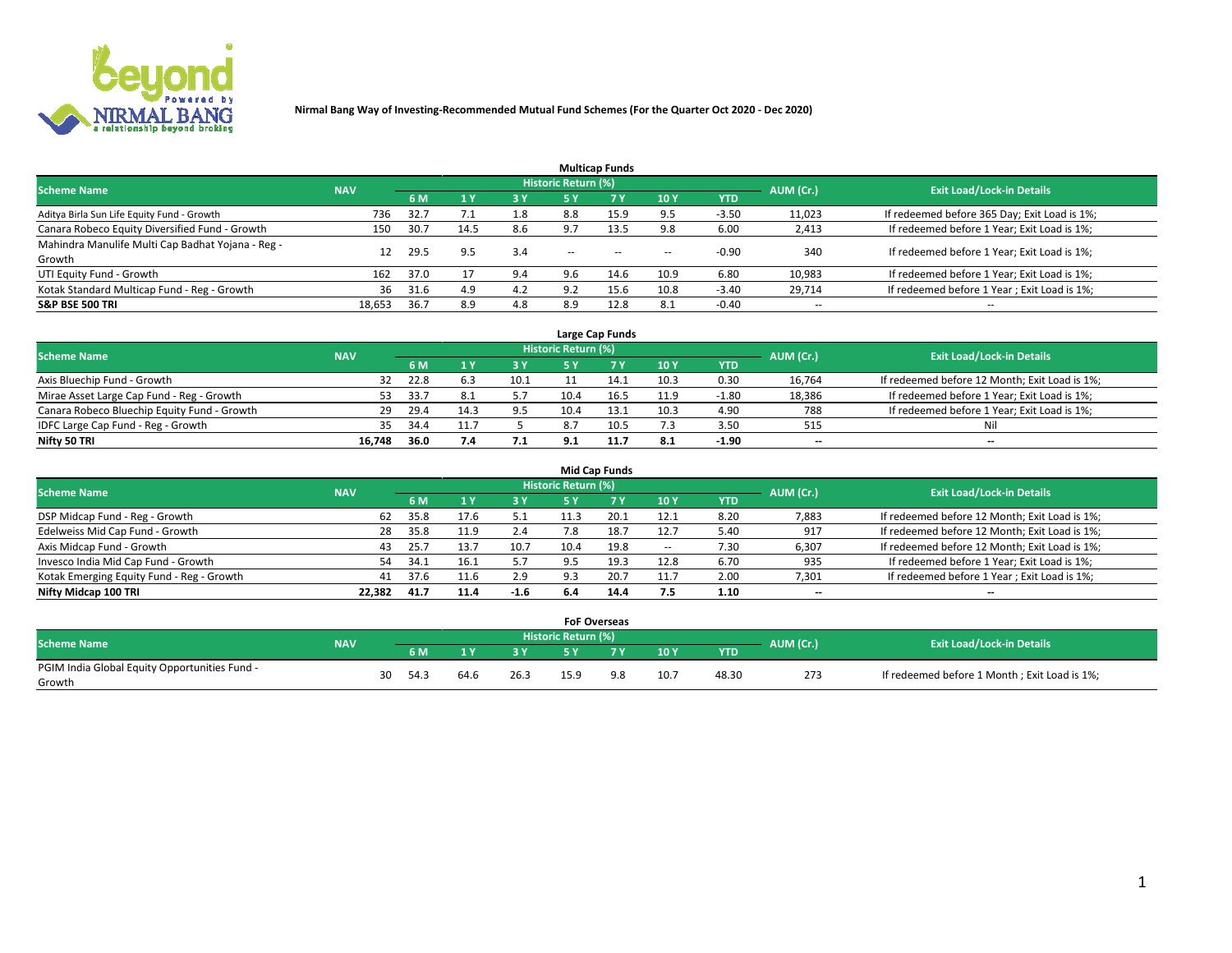

|                                                  |            |      |      |           |                     | Large & Midcap |      |            |                          |                                              |
|--------------------------------------------------|------------|------|------|-----------|---------------------|----------------|------|------------|--------------------------|----------------------------------------------|
| <b>Scheme Name</b>                               | <b>NAV</b> |      |      |           | Historic Return (%) |                |      |            | AUM (Cr.)                | <b>Exit Load/Lock-in Details</b>             |
|                                                  |            | 6 M  |      | <b>3Y</b> | 5 Y                 | 7Y             | 10Y  | <b>YTD</b> |                          |                                              |
| Mirae Asset Emerging Bluechip Fund - Growth      | 60         | 37.3 | 15.5 | 7.1       | 14.1                | 24.4           | 17.9 | 3.20       | 11,316                   | If redeemed before 1 Year; Exit Load is 1%;  |
| Canara Robeco Emerging Equities - Growth         | 102        | 33.4 | 15.2 | 4.6       | 10.5                | 23.1           | 15.1 | 5.40       | 5,987                    | If redeemed before 1 Year; Exit Load is 1%;  |
| Principal Emerging Bluechip Fund - Growth        | 111        | 32.5 |      | 1.8       | 10.3                | 19.7           | 12.2 | 2.40       | 2,091                    | If redeemed before 365 Day; Exit Load is 1%; |
| Invesco India Growth Opportunities Fund - Growth | 36         | 30.3 | b.b  |           | 9.2                 | 14.5           | 10   | $-1.10$    | 2,831                    | If redeemed before 1 Year; Exit Load is 1%;  |
| Sundaram Large and Mid Cap Fund - Reg - Growth   | 34         | 29.9 | 0.6  |           | 8.7                 | 14.8           | 8.3  | $-6.70$    | 1,249                    | If redeemed before 365 Day; Exit Load is 1%; |
| NIFTY Large Midcap 250 TRI                       | 7.496      | 37.7 | 10.8 | 3.9       | 9.3                 |                | 9.1  | 1.10       | $\overline{\phantom{a}}$ | --                                           |

|                                                     |            |      |     |            |                            | <b>Focused Funds</b> |                          |            |           |                                               |
|-----------------------------------------------------|------------|------|-----|------------|----------------------------|----------------------|--------------------------|------------|-----------|-----------------------------------------------|
| <b>Scheme Name</b>                                  | <b>NAV</b> |      |     |            | <b>Historic Return (%)</b> |                      |                          |            | AUM (Cr.) | <b>Exit Load/Lock-in Details</b>              |
|                                                     |            | 6 M  |     | <b>3 Y</b> | 5 Y                        | 7V                   | 10Y                      | <b>YTD</b> |           |                                               |
| Axis Focused 25 Fund - Growth                       | 30         | 29.4 | 5.6 | 6.9        | 11.4                       | 14.6                 | $\overline{\phantom{a}}$ | $-1.40$    | 11.372    | If redeemed before 12 Month; Exit Load is 1%; |
| ICICI Prudential Focused Equity Fund - Ret - Growth | 31         | 29.2 | 8.8 | 3.6        | 6.8                        | 10.7                 | 7.3                      | 5.50       | 800       | If redeemed before 1 Year; Exit Load is 1%;   |
| SBI Focused Equity Fund - Growth                    | 146        | 18.5 | 3.7 | 6.2        | 9.7                        | 16.3                 | 12.7                     | $-5.10$    | 10,114    | If redeemed before 1 Year; Exit Load is 1%;   |
| <b>S&amp;P BSE 500 TRI</b>                          | 18.653     | 36.7 | 8.9 | 4.8        | 8.9                        | 12.8                 | 8.1                      | $-0.40$    | --        | $- -$                                         |

|                                    |            |      |      |                            |      | <b>Small Cap Funds</b> |                          |       |           |                                               |
|------------------------------------|------------|------|------|----------------------------|------|------------------------|--------------------------|-------|-----------|-----------------------------------------------|
| <b>Scheme Name</b>                 | <b>NAV</b> |      |      | <b>Historic Return (%)</b> |      |                        |                          |       | AUM (Cr.) | <b>Exit Load/Lock-in Details</b>              |
|                                    |            | 6 M  |      | 3 Y                        |      |                        | 10Y                      | YTD   |           |                                               |
| Axis Small Cap Fund - Reg - Growth | 34         | 36.5 |      |                            |      | $- -$                  | $\overline{\phantom{a}}$ | 4.50  | 2,720     | If redeemed before 12 Month; Exit Load is 1%; |
| DSP Small Cap Fund - Reg - Growth  | 61         | 49.9 |      | $-0.5$                     |      |                        | 12.8                     | 13.80 | 5,149     | If redeemed before 12 Month; Exit Load is 1%; |
| SBI Small Cap Fund - Growth        | 58         | 37.9 | 14.3 | 4.3                        |      | 24.6                   | 16.6                     | 8.80  | 5,321     | If redeemed before 1 Year; Exit Load is 1%;   |
| Nifty Smallcap 100 TRI             | 7.300      | 60.7 | 11.2 | -8.4                       | 2. I | 11.9                   | 4.1                      | 1.90  | $- -$     | $\overline{\phantom{a}}$                      |

| <b>Scheme Name</b>                           | <b>NAV</b> |      |      | <b>Historic Return (%)</b> |        |                |        |            | AUM (Cr.)                | <b>Exit Load/Lock-in Details</b> |
|----------------------------------------------|------------|------|------|----------------------------|--------|----------------|--------|------------|--------------------------|----------------------------------|
|                                              |            | 6 M  |      | 3 Y                        | 5 Y    | 7 <sub>V</sub> | 10Y    | <b>YTD</b> |                          |                                  |
| Aditya Birla Sun Life Tax Relief 96 - Growth | 32         | 28.0 | 9.8  | 3.3                        | 8.6    | 15.9           | 9.7    | 0.30       | 11,001                   | Nil                              |
| Axis Long Term Equity Fund - Growth          | 48         | 23.6 |      | 6.9                        |        |                | 13.8   | $-2.80$    | 21,905                   | Nil                              |
| Canara Robeco Equity Tax Saver Fund - Growth | 75         | 32.5 | 18   | 10.3                       | 10.3   | 14.6           | 10.2   | 9.50       | 1,181                    | Nil                              |
| Invesco India Tax Plan - Growth              | 54         | 30.8 | 10.1 | 6.4                        |        |                |        | 1.50       | 1,113                    | Nil                              |
| Mirae Asset Tax Saver Fund - Reg - Growth    | 20         | 39.4 | 14.4 | 7.9                        | $\sim$ | $\sim$         | $\sim$ | 2.70       | 4,181                    | Nil                              |
| S&P BSE 200 TRI                              | 6,032      | 35.8 | 8.6  | 5.7                        |        | 12.8           | 8.3    | $-0.80$    | $\overline{\phantom{a}}$ | $\overline{\phantom{a}}$         |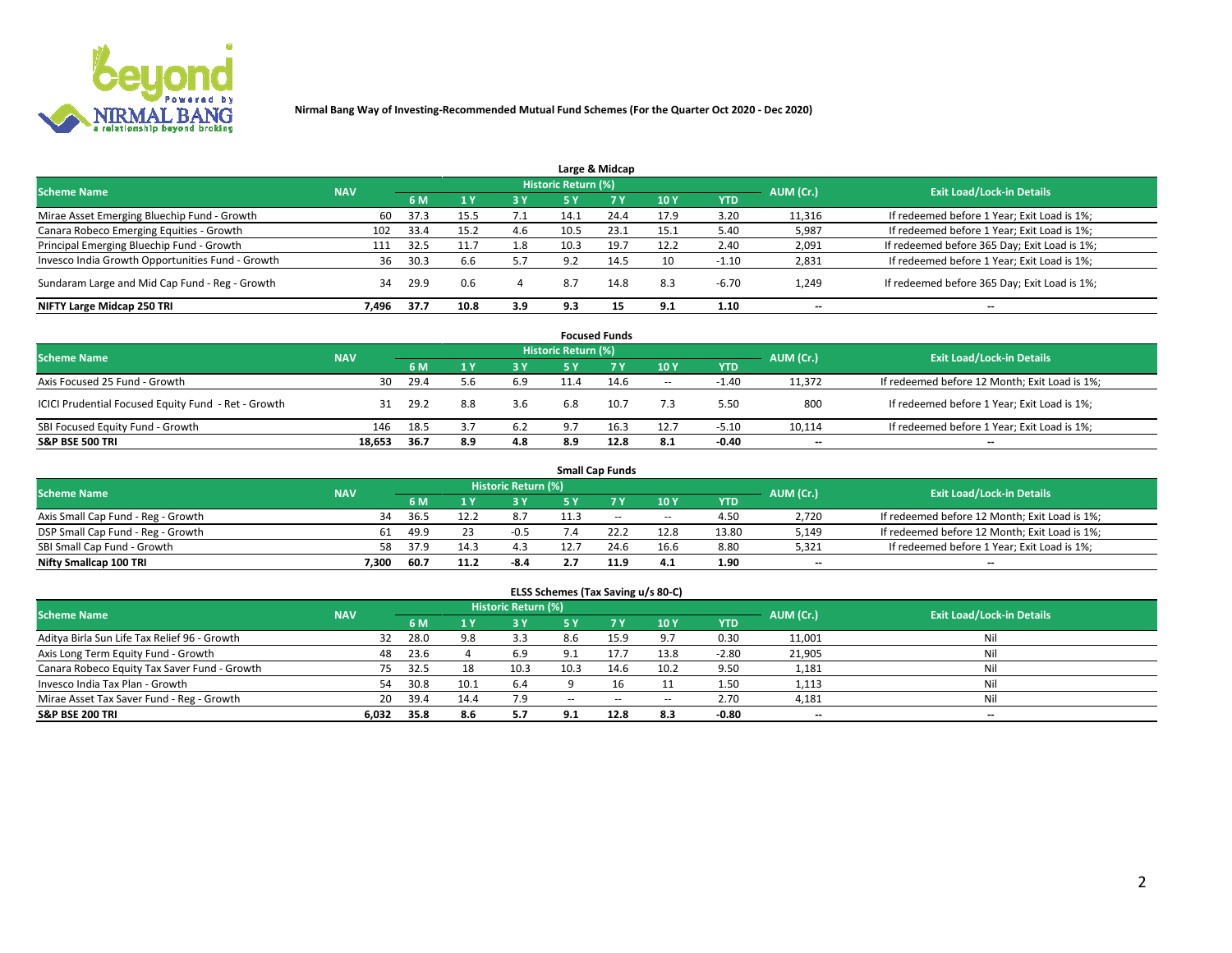

| <b>Solution Oriented</b>                                  |            |      |       |                     |      |            |                          |            |                          |                                                                                                                                                           |  |  |  |
|-----------------------------------------------------------|------------|------|-------|---------------------|------|------------|--------------------------|------------|--------------------------|-----------------------------------------------------------------------------------------------------------------------------------------------------------|--|--|--|
| <b>Scheme Name</b>                                        | <b>NAV</b> |      |       | Historic Return (%) |      |            |                          |            | AUM (Cr.)                | <b>Exit Load/Lock-in Details</b>                                                                                                                          |  |  |  |
|                                                           |            | 6 M  | $-1y$ | 3 Y                 | 5 Y  | <b>7 Y</b> | 10Y                      | <b>YTD</b> |                          |                                                                                                                                                           |  |  |  |
| <b>HDFC Childrens Gift Fund</b>                           | 129        | 30.7 | 9     | 5.7                 | 9.1  | 13.8       | 11.7                     | 3.10       | 3,387                    | If redeemed before 1 Year; Exit Load is 3%; If redeemed bet. 1 Year<br>to 2 Year; Exit Load is 2%; If redeemed bet. 2 Year to 3 Year; Exit<br>Load is 1%; |  |  |  |
| Tata Retirement Savings Fund - Moderate Plan - Reg        | 33         | 27.2 | 11    | 4.7                 | 9.8  | 16         | $\overline{\phantom{a}}$ | 3.80       | 1,155                    | If redeemed before 61 Month; Exit Load is 1%;                                                                                                             |  |  |  |
| Tata Retirement Savings Fund - Progressive Plan -<br>Reg  | 32         | 30.8 | 10.2  | 4.5                 | 10.9 | 15.8       | $\overline{\phantom{a}}$ | 2.20       | 793                      | If redeemed before 61 Month: Exit Load is 1%:                                                                                                             |  |  |  |
| Tata Retirement Savings Fund - Reg - Conservative<br>Plan | 22         | 12.2 | 9.5   | 5.6                 | 8    | 9.9        | $\overline{\phantom{a}}$ | 6.60       | 144                      | If redeemed before 61 Month; Exit Load is 1%;                                                                                                             |  |  |  |
| <b>S&amp;P BSE 200 TRI</b>                                | 6,032      | 35.8 | 8.6   | 5.7                 | 9.1  | 12.8       | 8.3                      | -0.80      | $\overline{\phantom{a}}$ | $\overline{\phantom{a}}$                                                                                                                                  |  |  |  |

| <b>Index Fund</b>                                  |            |      |     |                     |     |            |     |            |                                  |                                               |  |  |
|----------------------------------------------------|------------|------|-----|---------------------|-----|------------|-----|------------|----------------------------------|-----------------------------------------------|--|--|
| <b>Scheme Name</b>                                 | <b>NAV</b> |      |     | Historic Return (%) |     |            |     | AUM (Cr.)  | <b>Exit Load/Lock-in Details</b> |                                               |  |  |
|                                                    |            | 6 M  |     | <b>3 Y</b>          | 5 Y | <b>77V</b> | 10Y | <b>YTD</b> |                                  |                                               |  |  |
| HDFC Index Fund-NIFTY 50 Plan                      | 108        | 35.5 | 6.5 | 6.5                 | 8.5 |            | 7.4 | $-2.70$    | 1,882                            | If redeemed before 3 Day; Exit Load is 0.25%; |  |  |
| ICICI Prudential Nifty Next 50 Index Fund - Growth | 24         | 23.8 |     |                     | 6.8 | 13.1       | 7.7 | $-3.30$    | 783                              | Ni                                            |  |  |
| UTI Nifty Index Fund - Growth                      | 78         | 35.8 | 6.8 | 6.7                 | 8.7 | 11.2       | 7.4 | $-2.40$    | 2,718                            | Ni                                            |  |  |
| Nifty 50 TRI                                       | 16.748     | 36.0 | 7.4 | 7.1                 | 9.1 | 11.7       | 8.1 | -1.90      | $- -$                            | $-$                                           |  |  |

| <b>Contra/Value Fund</b>              |            |       |     |                     |            |      |      |            |                          |                                             |  |  |
|---------------------------------------|------------|-------|-----|---------------------|------------|------|------|------------|--------------------------|---------------------------------------------|--|--|
| <b>Scheme Name</b>                    | <b>NAV</b> |       |     | Historic Return (%) |            |      |      |            | AUM (Cr.)                | <b>Exit Load/Lock-in Details</b>            |  |  |
|                                       |            | 6 M   |     | 3 Y                 |            | 7 V  | 10Y  | <b>YTD</b> |                          |                                             |  |  |
| Invesco India Contra Fund - Growth    | 50         | -34.1 |     | 5.9                 | 10.6       | 18.4 | 11.1 | 2.50       | 5,019                    | If redeemed before 1 Year; Exit Load is 1%; |  |  |
| UTI Value Opportunities Fund - Growth | 64         | 32.8  | 9.6 | 4.8                 | <b>b.4</b> | 10.4 | 8.4  | $-0.70$    | 4,406                    | If redeemed before 1 Year; Exit Load is 1%; |  |  |
| <b>S&amp;P BSE 500 TRI</b>            | 18,653     | 36.7  | 8.9 | 4.8                 | 8.9        | 12.8 | 8.1  | $-0.40$    | $\overline{\phantom{a}}$ | $- -$                                       |  |  |

| Sector/Thematic                                        |            |      |                |                     |                          |        |                          |            |           |                                               |  |  |
|--------------------------------------------------------|------------|------|----------------|---------------------|--------------------------|--------|--------------------------|------------|-----------|-----------------------------------------------|--|--|
| <b>Scheme Name</b>                                     | <b>NAV</b> |      |                | Historic Return (%) |                          |        |                          |            | AUM (Cr.) | <b>Exit Load/Lock-in Details</b>              |  |  |
|                                                        |            | 6 M  | 1 <sub>Y</sub> | 3 Y                 | <b>5Y</b>                | 7 Y    | 10Y                      | <b>YTD</b> |           |                                               |  |  |
| Canara Robeco Consumer Trends Fund - Reg -             |            | 23.1 | 8.8            | 7.2                 |                          |        |                          | 1.60       | 412       |                                               |  |  |
| Growth                                                 | 43         |      |                |                     | 11.1                     | 16.5   | 11.1                     |            |           | If redeemed before 1 Year; Exit Load is 1%;   |  |  |
| Mirae Asset Great Consumer Fund - Growth               | 36         | 24.8 | 3.7            | 5.9                 | 10.4                     | 14.6   | $\overline{\phantom{a}}$ | $-3.80$    | 1,013     | If redeemed before 1 Year; Exit Load is 1%;   |  |  |
| <b>ICICI Prudential Technology Fund - Growth</b>       | 85         | 82.6 | 45.2           | 27.2                | 14.8                     | 18.6   | 16.7                     | 46.50      | 545       | If redeemed before 15 Day; Exit Load is 1%;   |  |  |
| Nippon India Pharma Fund - Growth                      | 237        | 43.5 | 73.7           | 21.9                | 8.7                      | 17.9   | 15.6                     | 55.50      | 3,653     | If redeemed before 1 Month; Exit Load is 1%;  |  |  |
| BNP Paribas India Consumption Fund - Reg - Growth      | 13         | 19.5 | 10.3           | $\sim$              | $\overline{\phantom{a}}$ | $\sim$ | $\overline{\phantom{a}}$ | 1.40       | 558       | If redeemed before 12 Month; Exit Load is 1%; |  |  |
| ICICI Prudential Banking and Financial Services Fund - | 52         | 28.1 | $-15$          |                     |                          | 15.3   | 9.7                      | $-25.40$   |           |                                               |  |  |
| Retail - Growth                                        |            |      |                | $-4.4$              |                          |        |                          |            | 2,836     | If redeemed before 15 Day; Exit Load is 1%;   |  |  |
| <b>S&amp;P BSE 500 TRI</b>                             | 18.653     | 36.7 | 8.9            | 4.8                 | 8.9                      | 12.8   | 8.1                      | -0.40      | --        | $- -$                                         |  |  |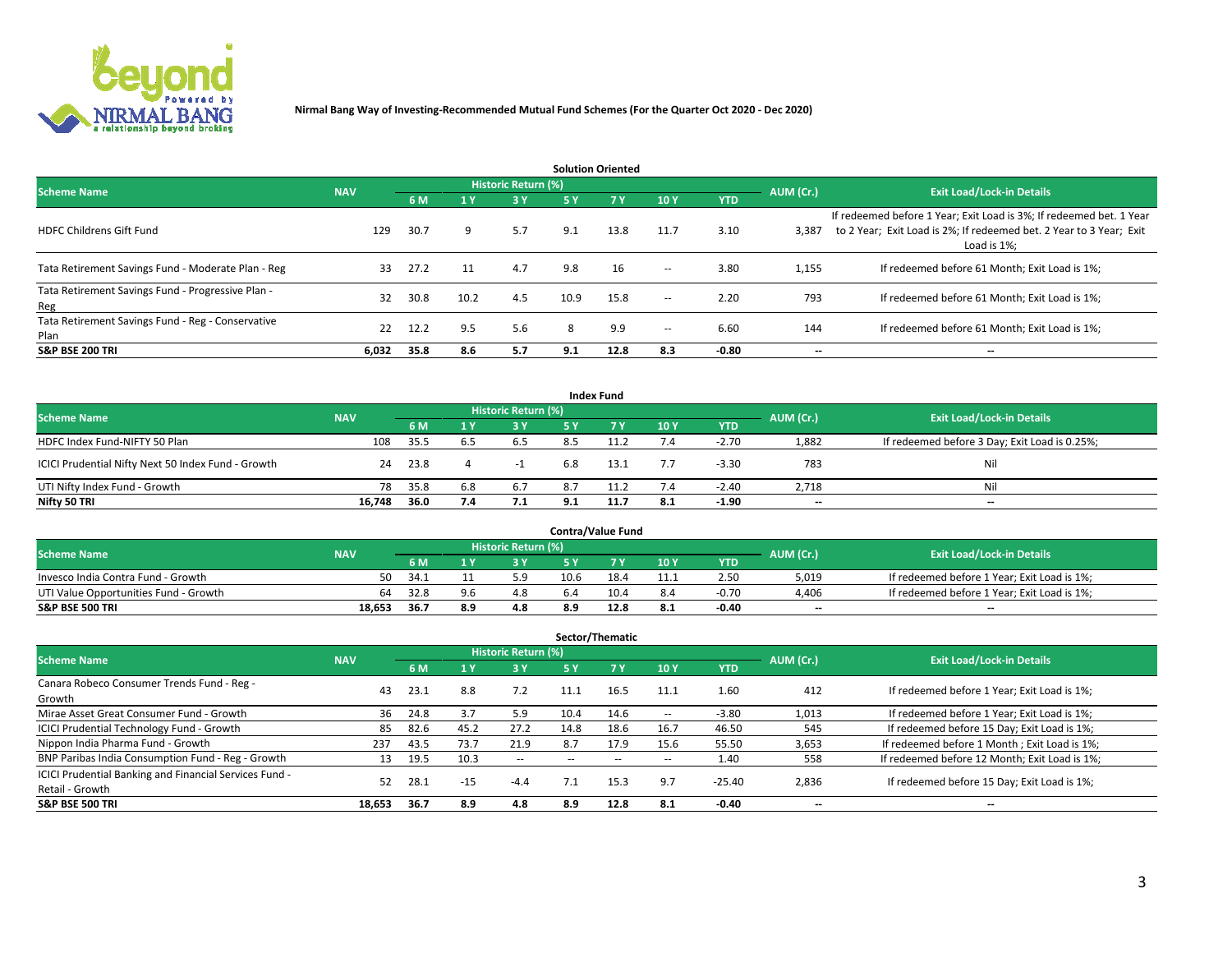

| <b>Dynamic Asset Allocation Funds</b>                      |            |      |      |                     |               |           |       |            |           |                                               |  |  |  |  |
|------------------------------------------------------------|------------|------|------|---------------------|---------------|-----------|-------|------------|-----------|-----------------------------------------------|--|--|--|--|
| <b>Scheme Name</b>                                         | <b>NAV</b> |      |      | Historic Return (%) |               |           |       |            | AUM (Cr.) | <b>Exit Load/Lock-in Details</b>              |  |  |  |  |
|                                                            |            | 6 M  |      | 3 Y                 | <b>5Y</b>     | <b>7Y</b> | 10Y   | <b>YTD</b> |           |                                               |  |  |  |  |
| ICICI Prudential Balanced Advantage Fund - Reg -<br>Growth | 39         | 25.2 | 7.9  | 6.4                 | 8.1           |           | 10.7  | 1.50       | 26,638    | If redeemed before 1 Year; Exit Load is 1%;   |  |  |  |  |
| Nippon India Balanced Advantage Fund - Growth              | 94         | 18.6 | 5.3  | 4.2                 | 7.4           | 11.8      | 8.2   | 0.20       | 2,905     | If redeemed before 12 Month; Exit Load is 1%; |  |  |  |  |
| Edelweiss Balanced Advantage Fund - Growth                 | 27         | 19.0 | 14.8 | 7.5                 |               | 10.8      | 8.8   | 9.50       | 1,496     | If redeemed before 365 Day; Exit Load is 1%;  |  |  |  |  |
| Kotak Balanced Advantage Fund - Reg - Growth               | 12         | 26.9 | 11.6 | $\sim$              | $\sim$ $\sim$ | $-$       | $- -$ | 5.60       | 4,264     | If redeemed before 1 Year; Exit Load is 1%;   |  |  |  |  |
| NIFTY 50 Hybrid Composite Debt 65:35 Index                 | 10,949     | 25.8 | 10.6 | 8.4                 | 9.5           | 11.3      | 8.7   | 3.60       | --        | --                                            |  |  |  |  |

| <b>Hybrid Aggressive</b>                        |            |           |                                  |     |     |        |                          |            |        |                                               |  |  |  |
|-------------------------------------------------|------------|-----------|----------------------------------|-----|-----|--------|--------------------------|------------|--------|-----------------------------------------------|--|--|--|
| <b>Scheme Name</b>                              | <b>NAV</b> | AUM (Cr.) | <b>Exit Load/Lock-in Details</b> |     |     |        |                          |            |        |                                               |  |  |  |
|                                                 |            | 6 M       |                                  | 3V  | 5 ۷ |        | 10Y                      | <b>YTD</b> |        |                                               |  |  |  |
| Canara Robeco Equity Hybrid Fund - Growth       | 179        | 22.7      | 13.6                             |     | 9.4 | 14.5   | 10.7                     | 6.20       | 3,438  | If redeemed before 1 Year; Exit Load is 1%;   |  |  |  |
| SBI Equity Hybrid Fund - Growth                 | 142        | 18.6      |                                  | 5.9 | 8.2 |        | 10                       | $-2.70$    | 31,226 | If redeemed before 12 Month; Exit Load is 1%; |  |  |  |
| Mirae Asset Hybrid - Equity Fund - Reg - Growth | 16         | 25.0      | 9.4                              | 6.2 | 9.7 | $\sim$ | $\overline{\phantom{a}}$ | 0.20       | 3,749  | If redeemed before 1 Year; Exit Load is 1%;   |  |  |  |
| ICICI Prudential Equity & Debt Fund - Growth    | 126        | 16.4      | -1.1                             | 1.1 | b.b | 12.1   | 10.4                     | $-9.80$    | 17,535 | If redeemed before 1 Year; Exit Load is 1%;   |  |  |  |
| NIFTY 50 Hybrid Composite Debt 65:35 Index      | 10,949     | 25.8      | 10.6                             | 8.4 | 9.5 | 11.3   | 8.7                      | 3.60       | $- -$  | $\overline{\phantom{a}}$                      |  |  |  |

|                                         |            |      |      |                            |      | Gold |       |            |           |                                                                  |
|-----------------------------------------|------------|------|------|----------------------------|------|------|-------|------------|-----------|------------------------------------------------------------------|
| <b>Scheme Name</b>                      | <b>NAV</b> |      |      | <b>Historic Return (%)</b> |      |      |       |            | AUM (Cr.) | <b>Exit Load/Lock-in Details</b>                                 |
|                                         |            | 6 M  |      | 3 Y                        | 5 ٧  |      | 10Y   | <b>YTD</b> |           |                                                                  |
| <b>HDFC Gold Fund - Growth</b>          | 16         | 10.2 | 30.5 | 17.7                       |      |      |       | 28.10      | 939       | If redeemed before 6 Months; Exit Load is 2%; If redeemed bet. 6 |
|                                         |            |      |      |                            |      |      | --    |            |           | Months to 12 Months; Exit Load is 1%;                            |
| Kotak Gold Fund - Reg - Growth          |            | 9.7  | 29.4 | 18.4                       |      |      | -     | 27.00      | 701       | If redeemed before 1 Year; Exit Load is 1%;                      |
| Nippon India Gold Savings Fund - Growth | 21         | 10.4 | 30.4 | 17.6                       | 12.3 | -5.7 | $\!-$ | 27.50      | 1,270     | If redeemed before 15 Day; Exit Load is 1%;                      |
| <b>Prices of Gold</b>                   | 50.180     | $-$  | 31.7 | 19.2                       | 13.8 | 7.6  | 10    | 28.40      | --        | $\overline{\phantom{a}}$                                         |

| <b>Arbitrage Fund</b>                      |            |                                  |     |     |     |     |     |     |            |        |                                                 |  |  |  |
|--------------------------------------------|------------|----------------------------------|-----|-----|-----|-----|-----|-----|------------|--------|-------------------------------------------------|--|--|--|
| <b>Scheme Name</b>                         | AUM (Cr.)  | <b>Exit Load/Lock-in Details</b> |     |     |     |     |     |     |            |        |                                                 |  |  |  |
|                                            | <b>NAV</b> |                                  | 1 M | : M | 6 M | 1 Y |     | 3 Y | <b>YTD</b> |        |                                                 |  |  |  |
| IDFC Arbitrage Fund - Reg - Growth         |            | 25                               | 2.5 |     |     |     |     |     | 3.90       | 7,341  | If redeemed before 1 Month; Exit Load is 0.25%; |  |  |  |
| Kotak Equity Arbitrage Fund - Reg - Growth |            | 29                               | 2.6 |     |     |     |     |     | 4.50       | 15,000 | If redeemed before 30 Day; Exit Load is 0.25%;  |  |  |  |
| Tata Arbitrage Fund - Reg - Growth         |            |                                  |     |     |     |     | $-$ | --  | 5.20       | 2,050  | If redeemed before 30 Day; Exit Load is 0.25%;  |  |  |  |
| Nippon India Arbitrage Fund - Growth       |            | 21                               | 2.8 |     |     |     |     | 5.9 | 4.50       | 7.384  | If redeemed before 1 Month; Exit Load is 0.25%; |  |  |  |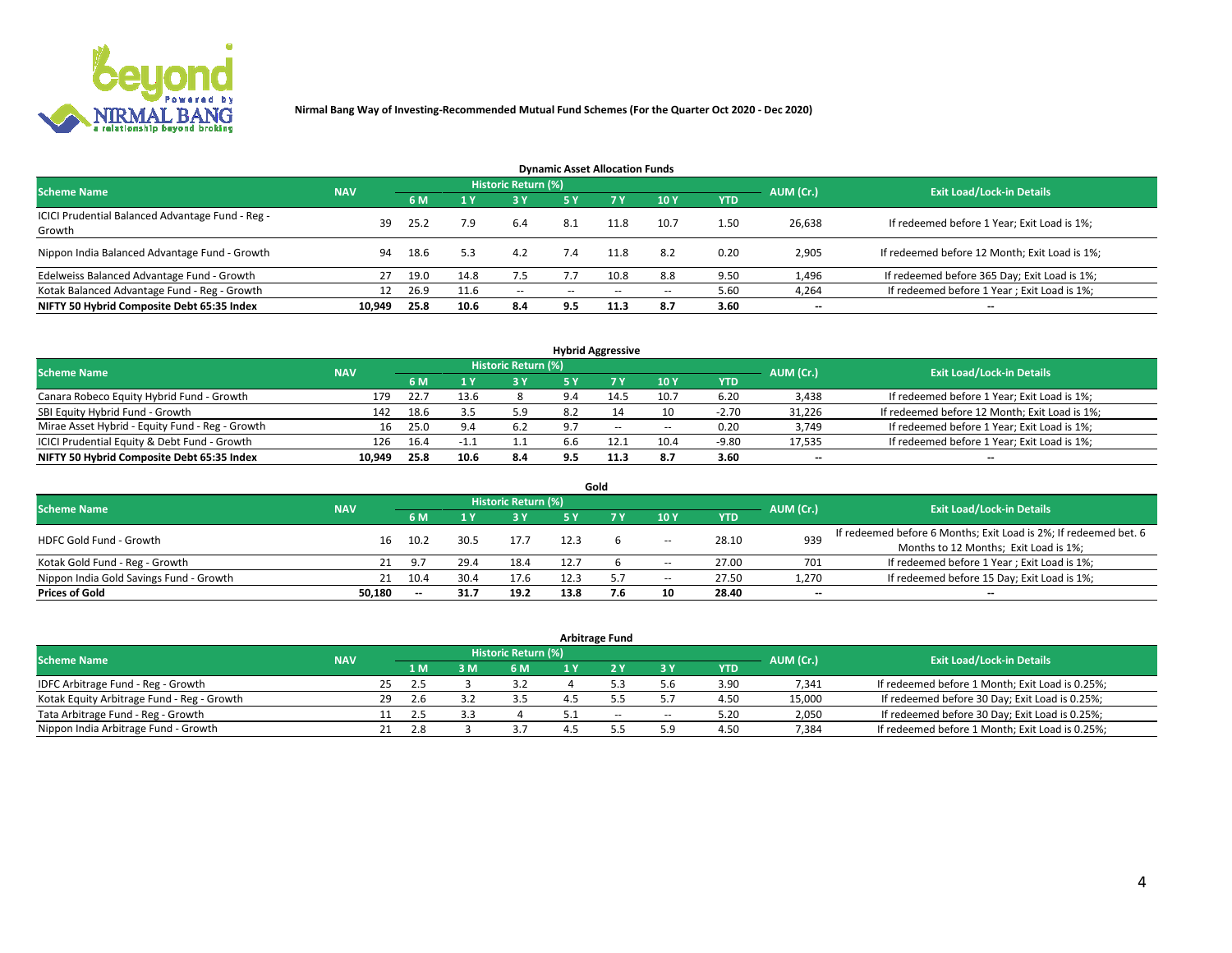

|                                                |                          |     |     |                            |     | <b>Overnight Fund</b> |                          |                 |                          |                                  |
|------------------------------------------------|--------------------------|-----|-----|----------------------------|-----|-----------------------|--------------------------|-----------------|--------------------------|----------------------------------|
| <b>Scheme Name</b>                             | <b>NAV</b>               |     |     | <b>Historic Return (%)</b> |     |                       | <b>YTM</b>               | Avg             | AUM (Cr.)                | <b>Exit Load/Lock-in Details</b> |
|                                                |                          | 1W  | 2 W | 1 M                        | 3 M | $-1V$                 |                          | <b>Maturity</b> |                          |                                  |
| IDFC Overnight Fund - Reg - Growth             | 1,080                    | 3.0 |     |                            |     |                       |                          | 0.00            | 2,403                    | Nil                              |
| Tata Overnight Fund - Reg - Growth             | 1,069                    | 3.1 |     | 3.1                        |     |                       | 3.06                     | 0.00            | 1,961                    | Nil                              |
| SBI Overnight Fund - Growth                    | 3,274                    | 3.1 |     |                            |     |                       | 3.04                     | $\sim$          | 12,932                   | Nil                              |
| ICICI Prudential Overnight Fund - Reg - Growth | 109                      | 3.1 |     |                            |     |                       | 3.05                     |                 | 8,246                    | Nil                              |
| Nippon India Overnight Fund - Reg - Growth     | 109                      | 3.1 |     |                            |     |                       | 3.03                     | 0.00            | 3,980                    | Nil                              |
| <b>CRISIL Liquid Fund Index</b>                | $\overline{\phantom{a}}$ | 4.0 |     | 3.8                        | 3.9 | -5.1                  | $\overline{\phantom{a}}$ | $-$             | $\overline{\phantom{a}}$ | $-$                              |

| <b>Liquid Funds</b>                              |                          |     |     |                            |     |     |            |                          |                          |                                  |  |  |  |  |
|--------------------------------------------------|--------------------------|-----|-----|----------------------------|-----|-----|------------|--------------------------|--------------------------|----------------------------------|--|--|--|--|
| <b>Scheme Name</b>                               | <b>NAV</b>               |     |     | <b>Historic Return (%)</b> |     |     | <b>YTM</b> | Avg                      | AUM (Cr.)                | <b>Exit Load/Lock-in Details</b> |  |  |  |  |
|                                                  |                          | 1 W | 2 W | l M                        | 3 M | 1Y  |            | <b>Maturity</b>          |                          |                                  |  |  |  |  |
| Aditya Birla Sun Life Liquid Fund - Reg - Growth | 325                      | 3.3 |     | 3.2                        |     | 4.8 | 3.5        | 0.12                     | 39,810                   | *Ref Footnote                    |  |  |  |  |
| ICICI Prudential Liquid Fund - Reg - Growth      | 299                      | 3.2 | 3.5 | 3.2                        |     | 4.8 | 3.36       | 0.11                     | 54,052                   | *Ref Footnote                    |  |  |  |  |
| Kotak Liquid Fund - Reg - Growth                 | 4,082                    | 3.4 |     |                            |     | 4.6 | 3.32       | 0.10                     | 31,752                   | *Ref Footnote                    |  |  |  |  |
| Nippon India Liquid Fund - Growth                | 4,926                    | 3.4 |     |                            |     | 4.8 | 3.31       | 0.12                     | 26,900                   | *Ref Footnote                    |  |  |  |  |
| Mahindra Manulife Liquid Fund - Reg - Growth     | 1.309                    | 3.6 |     | 3.3                        | 3.4 | 4.8 | 3.4        | 0.09                     | 2,138                    | *Ref Footnote                    |  |  |  |  |
| <b>CRISIL Liquid Fund Index</b>                  | $\overline{\phantom{a}}$ | 4.0 |     | 3.8                        | 3.9 | 5.1 | --         | $\overline{\phantom{a}}$ | $\overline{\phantom{a}}$ | $-$                              |  |  |  |  |

|                                                   |            |      |     |                            |     | <b>Ultra Short Fund</b> |                          |                          |           |                                  |
|---------------------------------------------------|------------|------|-----|----------------------------|-----|-------------------------|--------------------------|--------------------------|-----------|----------------------------------|
| <b>Scheme Name</b>                                | <b>NAV</b> |      |     | <b>Historic Return (%)</b> |     |                         | <b>YTM</b>               | Avg                      | AUM (Cr.) | <b>Exit Load/Lock-in Details</b> |
|                                                   |            | 1 M  | 3 M | 6 M                        | 1 Y | $\angle$ 3 $\vee$       |                          | <b>Maturity</b>          |           |                                  |
| HDFC Ultra Short Term Fund - Reg - Growth         | 12         | 4.8  | 4.7 | 7.4                        | 6.7 | $\sim$                  | 4.38                     | $\sim$                   | 11,967    | Nil                              |
| ICICI Prudential Ultra Short Term Fund - Growth   | 21         | 5.4  |     | 7.2                        |     |                         | 5.42                     | 0.39                     | 6,940     | Nil                              |
| Axis Ultra Short Term Fund - Reg - Growth         |            | -4.5 | 4.1 | 5.5                        | 5.8 | $- -$                   | 4.47                     | 0.55                     | 4,062     | Nil                              |
| Aditya Birla Sun Life Savings Fund - Reg - Growth | 414        | 5.8  |     | 8.6                        | 7.4 |                         | 4.52                     | 0.55                     | 16,218    | Nil                              |
| <b>NIFTY Ultra Short Duration Debt Index</b>      | 4.183      | 3.9  | 4.1 | 5.8                        | 6.2 | 7.3                     | $\overline{\phantom{a}}$ | $\overline{\phantom{a}}$ | --        | $\overline{\phantom{a}}$         |

|                                                  |            |     |     |                            | <b>Money Market Fund</b> |           |                          |                 |           |                                               |
|--------------------------------------------------|------------|-----|-----|----------------------------|--------------------------|-----------|--------------------------|-----------------|-----------|-----------------------------------------------|
| <b>Scheme Name</b>                               | <b>NAV</b> |     |     | <b>Historic Return (%)</b> |                          |           | <b>YTM</b>               | Avg             | AUM (Cr.) | <b>Exit Load/Lock-in Details</b>              |
|                                                  |            | 1 M | 3 M | 6 M                        | 1 Y                      | <b>3Y</b> |                          | <b>Maturity</b> |           |                                               |
| Aditya Birla Sun Life Money Manager Fund - Reg - | 280        | 4.6 | 4.5 | 7.4                        |                          |           | 3.98                     | 0.45            | 9,969     | Nil                                           |
| Growth                                           |            |     |     |                            |                          |           |                          |                 |           |                                               |
| SBI Savings Fund - Growth                        | 32         | 4.4 | 4.2 | 6.4                        | 6.3                      | 6.9       | 4.04                     | $\sim$          | 21,035    | If redeemed before 3 Days; Exit Load is 0.1%; |
| HDFC Money Market Fund - Growth                  | 4,342      | 4.5 | 4.4 | 7.8                        |                          |           | 3.88                     | $\sim$          | 10,543    | Nil                                           |
| Tata Money Market Fund - Reg - Growth            | 3,572      | 4.7 | 4.5 | 7.1                        | 6.8                      | 4.9       | 4.08                     | 0.46            | 564       | Nil                                           |
| <b>CRISIL Liquid Fund Index</b>                  | $- -$      | 3.8 | 3.9 | 4.4                        | 5.1                      | $-$       | $\overline{\phantom{a}}$ | $-$             | $- -$     | $-$                                           |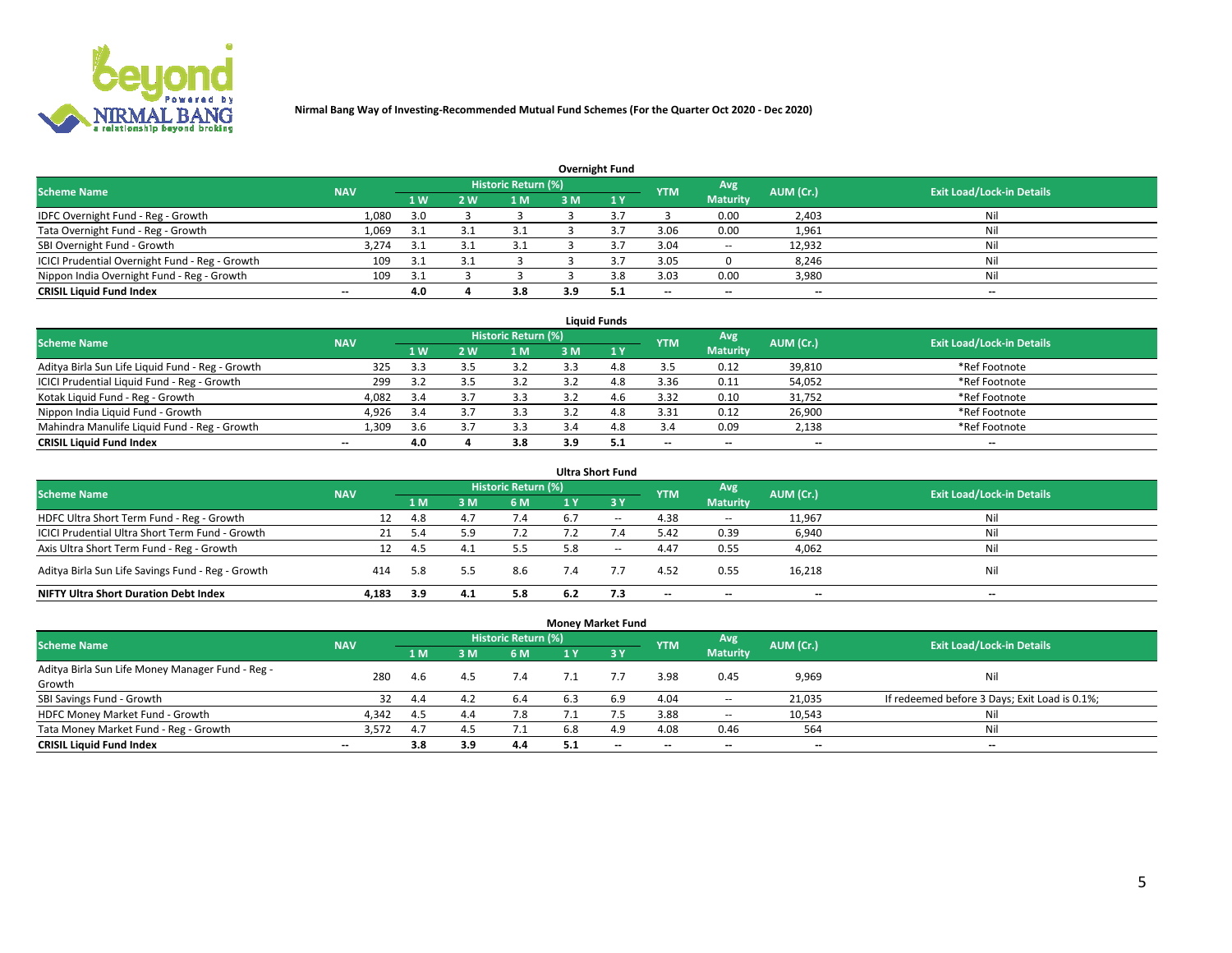

| <b>Short Term Fund</b>                    |            |    |      |      |                            |      |  |            |                 |           |                                  |  |  |  |
|-------------------------------------------|------------|----|------|------|----------------------------|------|--|------------|-----------------|-----------|----------------------------------|--|--|--|
| <b>Scheme Name</b>                        | <b>NAV</b> |    |      |      | <b>Historic Return (%)</b> |      |  | <b>YTM</b> | Avg             | AUM (Cr.) | <b>Exit Load/Lock-in Details</b> |  |  |  |
|                                           |            |    | 1 M. | 3 M  | 6 M                        | 1 V  |  |            | <b>Maturity</b> |           |                                  |  |  |  |
| HDFC Short Term Debt Fund - Growth        |            | 24 |      |      |                            | 10.8 |  | 6.26       | $\sim$          | 13.569    | Nil                              |  |  |  |
| Nippon India Short Term Fund - Growth     |            | 40 | -8.4 | 4. . | 11.8                       |      |  | 5.63       | 2.67            | 7.619     | Nil                              |  |  |  |
| ICICI Prudential Short Term Fund - Growth |            | 45 | b.b  |      |                            | 10.4 |  | 5.86       | 4.05            | 17.228    | Nil                              |  |  |  |

| <b>Low Duration Fund</b>                     |            |     |  |                                  |     |  |            |                 |           |                                  |  |  |  |
|----------------------------------------------|------------|-----|--|----------------------------------|-----|--|------------|-----------------|-----------|----------------------------------|--|--|--|
| <b>Scheme Name</b>                           | <b>NAV</b> |     |  | Historic Return (%) <sup> </sup> |     |  | <b>YTM</b> | Avg             | AUM (Cr.) | <b>Exit Load/Lock-in Details</b> |  |  |  |
|                                              |            | 1 M |  | 6 M                              |     |  |            | <b>Maturity</b> |           |                                  |  |  |  |
| HDFC Low Duration Fund - Growth              | 44         |     |  | 9.6                              | 7 Q |  | 5.32       | $\sim$          | 16.796    | Nil                              |  |  |  |
| ICICI Prudential Savings Fund - Reg - Growth | 407        | 6.3 |  | 10.5                             |     |  | 4.97       | 1.27            | 19,723    | Nil                              |  |  |  |
| Kotak Low Duration Fund - Std - Growth       | 2,581      | b   |  | 9.5                              | 8.4 |  | 5.18       | 1.01            | 9,297     | Nil                              |  |  |  |

| <b>Banking &amp; PSU Bond Funds</b>                 |            |    |     |  |                     |      |  |            |                 |           |                                  |  |  |  |
|-----------------------------------------------------|------------|----|-----|--|---------------------|------|--|------------|-----------------|-----------|----------------------------------|--|--|--|
| <b>Scheme Name</b>                                  | <b>NAV</b> |    |     |  | Historic Return (%) |      |  | <b>YTM</b> | Avg             | AUM (Cr.) | <b>Exit Load/Lock-in Details</b> |  |  |  |
|                                                     |            |    | 1 M |  | 6 M                 |      |  |            | <b>Maturity</b> |           |                                  |  |  |  |
| HDFC Banking and PSU Debt Fund - Reg - Growth       |            |    | h.3 |  | 13.3                | 10.3 |  | 6.09       | $\sim$          | 9,329     | Nil                              |  |  |  |
| Kotak Banking and PSU Debt Fund - Reg - Growth      |            | 49 |     |  | 13.2                | 10.2 |  | 5.84       | 4.00            | 9,132     | Nil                              |  |  |  |
| Nippon India Banking & PSU Debt Fund - Reg - Growth |            | 16 |     |  | 13.7                | 10.7 |  | 5.2        | 3.69            | 5.410     | Nil                              |  |  |  |

| <b>Corporate Bond Funds</b>                         |            |           |     |                     |                |     |            |                 |           |                                  |  |
|-----------------------------------------------------|------------|-----------|-----|---------------------|----------------|-----|------------|-----------------|-----------|----------------------------------|--|
| <b>Scheme Name</b>                                  | <b>NAV</b> |           |     | Historic Return (%) |                |     | <b>YTM</b> | Avg             | AUM (Cr.) | <b>Exit Load/Lock-in Details</b> |  |
|                                                     |            | 1 M       | ١M  | 6 M                 |                |     |            | <b>Maturity</b> |           |                                  |  |
| ICICI Prudential Corporate Bond Fund - Reg - Growth |            | 5.9       |     | 13.7                | 10.3           | 8.4 | 5.41       | 4.03            | 16,162    | Nil                              |  |
| IDFC Corporate Bond Fund - Reg - Growth             |            | 5.9       |     | 15.3                | 10.4           |     | 5.56       | 3.51            | 17,632    | Nil                              |  |
| HDFC Corporate Bond Fund - Growth                   |            | 24<br>6.7 | 3.8 | 14.8                | 10.9           | 8.8 | 5.71       | $- -$           | 20,526    | Nil                              |  |
| Kotak Corporate Bond Fund - Std - Growth            | 2.839      | 7.6       |     | 11.8                | 9 <sub>4</sub> | 8.5 | 5.04       | 2.25            | 6,586     | Nil                              |  |

|                                            |            |    |      |                                                                 |                            |                                       | <b>Credit Risk Fund</b> |            |                          |           |                                                                       |
|--------------------------------------------|------------|----|------|-----------------------------------------------------------------|----------------------------|---------------------------------------|-------------------------|------------|--------------------------|-----------|-----------------------------------------------------------------------|
| <b>Scheme Name</b>                         | <b>NAV</b> |    |      |                                                                 | <b>Historic Return (%)</b> |                                       |                         | <b>YTM</b> | Avg.<br><b>Maturity</b>  | AUM (Cr.) | <b>Exit Load/Lock-in Details</b>                                      |
|                                            |            |    | 1 M  | 8 M                                                             | 6 M                        |                                       | <b>3Y</b>               |            |                          |           |                                                                       |
| ICICI Prudential Credit Risk Fund - Growth |            | 23 | 9.7  | 8.6                                                             | 10.8                       | 10                                    |                         | 8.7        | 2.97                     | 6,503     | If redeemed before 1 Year; Exit Load is 1%;                           |
| HDFC Credit Risk Debt Fund - Reg - Growth  |            |    |      | 9.79<br>-8.1<br>10.3<br>-8.5<br>9.4<br>$\overline{\phantom{a}}$ |                            |                                       |                         |            |                          | 6,189     | If redeemed before 12 Month; Exit Load is 1%; If redeemed bet. 12     |
|                                            |            |    |      |                                                                 |                            | Month to 18 Month; Exit Load is 0.5%; |                         |            |                          |           |                                                                       |
| SBI Credit Risk Fund - Growth              |            |    |      |                                                                 |                            |                                       |                         |            |                          |           | If redeemed before 12 Month; Exit Load is 3%; If redeemed bet. 12     |
|                                            |            |    | 11.2 |                                                                 | 10.5                       | 8.5                                   | 6.8                     | 8.09       | $\overline{\phantom{a}}$ |           | 3,721 Month to 24 Month; Exit Load is 1.5%; If redeemed bet. 24 Month |
|                                            |            |    |      |                                                                 |                            |                                       |                         |            |                          |           | to 36 Month; Exit Load is 0.75%;                                      |